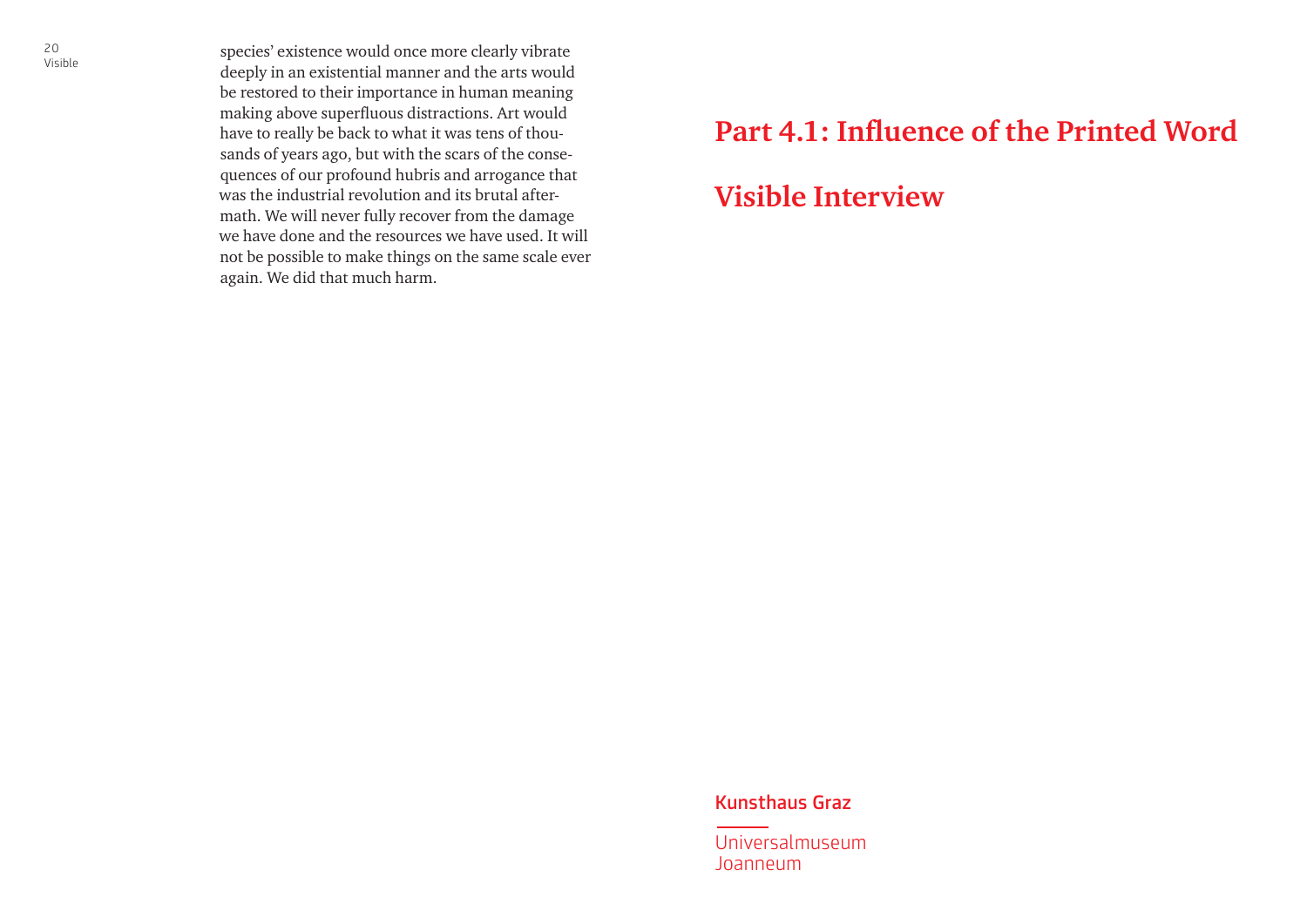a great deal more exploration. It would have been an ideal situation for us to have a base to work from and explore our ideas in ways we have not yet been able to. We need books and stories now more than ever to help prepare us for the tremendous changes we are going to have to endure as global warming continues and things mutate rapidly around us. Cities will have to change as will people. Books and organizing new forms of social experience are more important than ever.

One of the advantages we find in our group is having a group writing, editing and design process. Working with other people to make something like a publication often results in a tighter, more clearly written and more carefully designed thing than just one person working in isolation without any sort of feedback loop. All writers need editors. The work isn't always executed with a perfectly balanced and equal division of labor, but the input of others always makes for stronger publications in our experience.

#### *Publishing*

Let's play the game of science fiction as an ending note. You started your activity in 1998 by experimenting with publishing as an artistic activity. What would the Temporary Services of 2098 start experimenting with? Namely, how do you see publishing as an art form at that moment in time?

People are no longer using fossil fuels, populations have contracted violently because no one was prepared for climate change's devastating havoc. Art has become vital and a part of articulating daily life and is no longer a function of capitalist power struggles. The glorious book has turned into a beautiful, cherished, special object again that is magical, powerful, and carries significance that resonates deeply with people. The shamanic promise of the book once again opens up new avenues of being. The oral traditions that fueled human storytelling and world building for most of the tens of thousands of years of our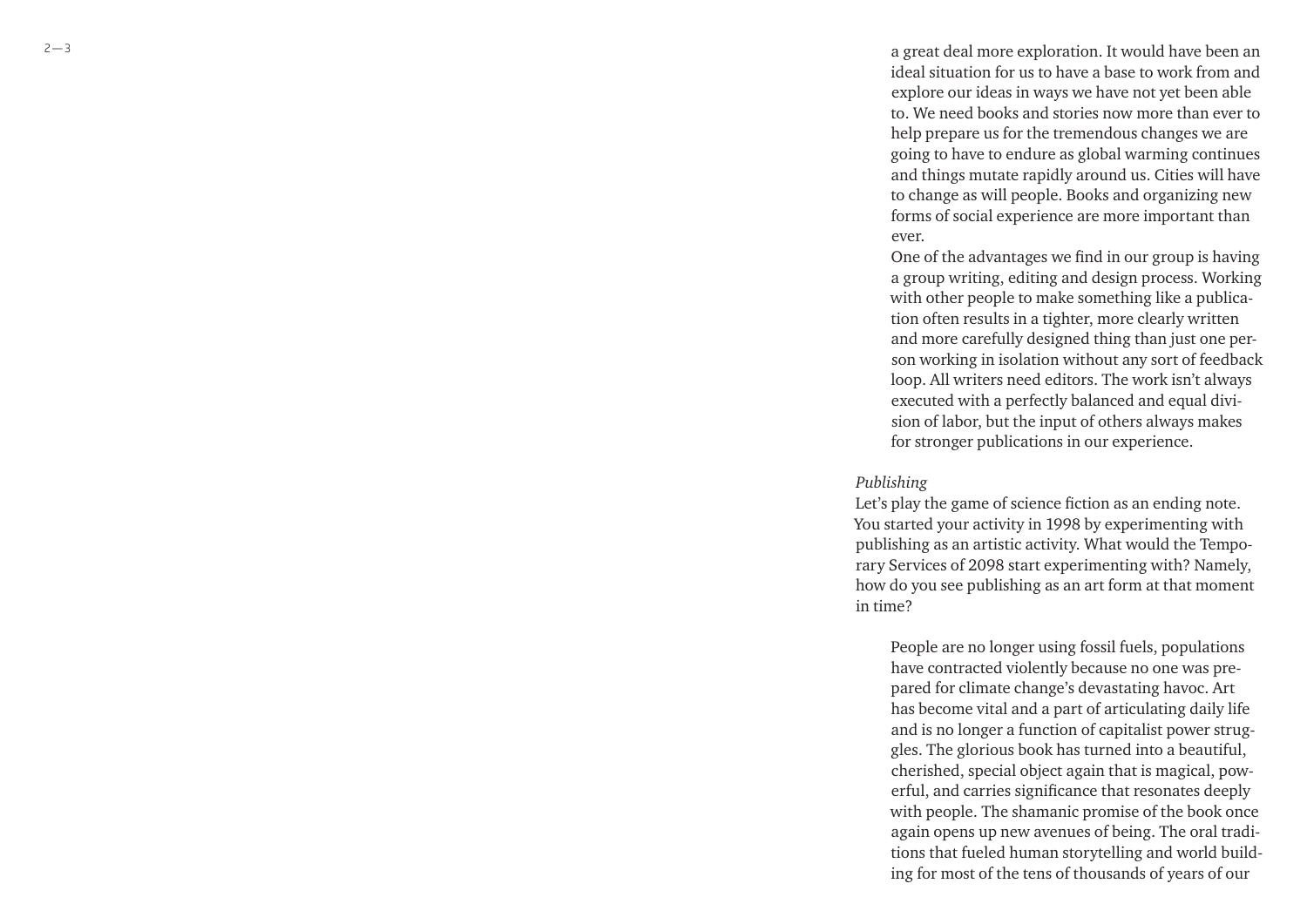$^{18-19}$  understanding of art will see tremendous potentials, **Confonf**  $\blacksquare$ courage, and a deadly serious fusion of art and life that most artists will NEVER achieve. The Swedish/Dutch art group Kultivator is working with art and agriculture on a small island off the west coast of southern Sweden. They are working and living with sustainable and resilient design for their art and buildings, food security, a fully functioning time-banking economy, the imagination that comes from the forest, and have a general practice that pushes beyond what most artists are doing with art and ecology and pretenses of radicality in their work.

#### *Printed city – Visible award*

For the Visible Award 2011, Temporary Services proposed to conceive a new publicly accessible publishing facility and experimental cultural center in Philadelphia. The facility would give you the opportunity to collaborate with Philadelphia residents to realise a series of new publications on site. Printed City would give Temporary Services a place for their own practice to thrive, but you also hoped to continue cultivating and developing more democratic audiences for contemporary artistic initiatives with the project. If in 2001, with the Library Project, you wanted to blend your publishing activity within an existing library context, in this proposal you alternatively look to establish an open autonomous space for publishing. Is this reflecting an awareness about the spaces where publishing today can exist and spread, and perhaps sometimes fund its own new premises in the ever changing cityscape?

The stories we tell about ourselves, our communities and our cities have an important role in defining them. Printed City would be a way to directly mobilize the power of the stories a community already holds. The project amplifies and celebrate these stories—putting the tools of publishing and bookmaking directly into the hands of those in a city. Printed material still has this awesome capacity to mobilize people, reach out and connect with folks, that needs

## **Content**

- Matteo Lucchetti and Judith Wielander **On the Influence of the Printed Word in Socially Engaged Artistic Practices** A foreword 4<br>8
- Visible

**'Free for All'. Conditions May Apply** An interview with Temporary Services on publishing as an artistic practice

www.museum-joanneum.at/ bookoftransformation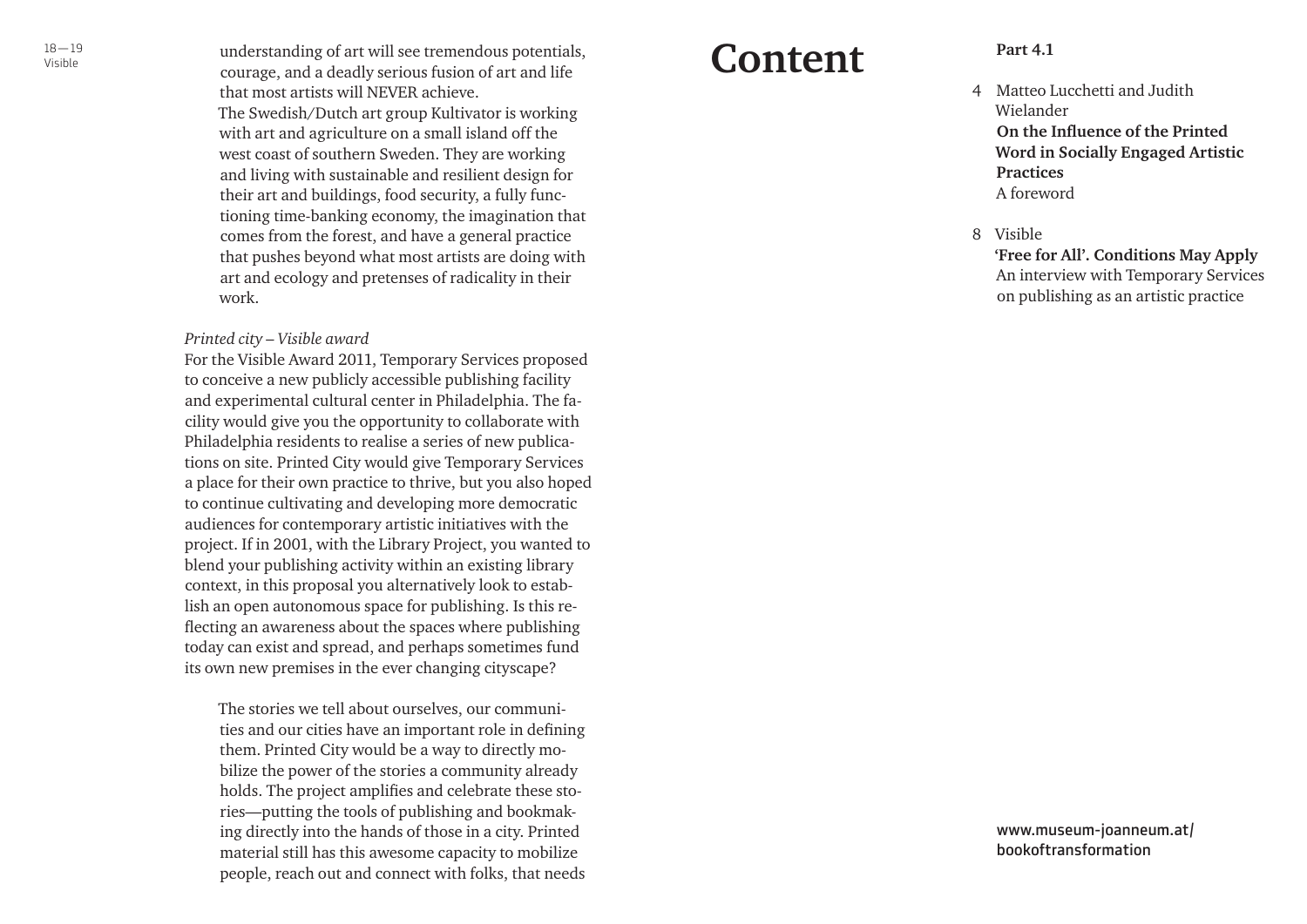# **On the Influence of the Printed Word in Socially Engaged Artistic Practices** A foreword by

Matteo Lucchetti and Judith Wielander

#### **About the Visible Project**

Visible is, broadly speaking, a research project in contem porary art, where art is understood in its capability to make people look at things with a different perspective; a repository of knowledge, in its making, for all those artis tic practices that are able to lead art becoming part of something else, leaving behind its own codified field and regime of speech, and allowing it to create new meaning ful readings and visions about our contemporaneity and our future times.

When we thought about a framework or a platform that could allow us to host, within this understanding, different voices, subjects and contexts, we thought that an exhibition wasn't the most compelling answer to such a demanding aim. In order to fulfill our expectations, in terms of scale and diversity of propositions, we would have had to dispose of an outstanding budget and workforce, while we were just beginning to make public a one year long research. We saw then in publishing, the potentiality to respect the multiplicity of locales we were giving voice to, the flexibility of a virtual space where different needs were able to find the best form of expression, and finally a good stage to let an open-ended confrontation take place in a variety of ways. That's how our Visible publication saw the light in 2010, by inviting nine emerging curators operating in likewise emerging areas of the

extreme human rights abuses. Laurie Jo has deemed what she does: 'Legislative Art' and the drive to effect social change has pushed her work into some very unexpected places and audiences—everyone from the Governor of Illinois to the families of men that have been enduring the conditions at Tamms, as well as the men themselves, some of whom have been released and gone on to collaborate with Tamms Year Ten. Work like this can benefit from being included in exhibitions but those shows aren't really where most of the work happens and finds its audience. The art of Tamms Year Ten is perhaps sited on bus trips to the state capital, to the prison itself, or in letters sent to the men that are incarcerated. We worked with Tamms Year Ten and another artist, Sarah Ross, to create a project called Supermax Subscriptions. With this, we organize people who have airline miles that are about to expire and encourage them to convert those miles into magazine and newspaper subscriptions that can be sent to the men at Tamms - both to keep them engaged with the outside world, to rally outside support for their condition, and as a demonstration to the prison and its employees that people on the outside are monitoring this population and trying to engage with them despite their conditions which prevent the prisoners from having any human contact during their incarceration at Tamms. The Trampoline House in Copenhagen is an incredible fusion of art, activism, and advocacy. It is a userdriven culture center for asylum seekers in Denmark (the strictest and most racist place in the EU to get asylum) and their Danish and international allies. It was started by artists and curators in a student gallery at the Royal Art Academy. The organizers quickly realized the ethical implications of working in this way and organized a long term space that could provide the needs for a population that was being made invisible in Danish society. Someone looking for a traditional art experience (or even a 'social practice' experience) will be frustrated by this place. Someone with an open mind and a visionary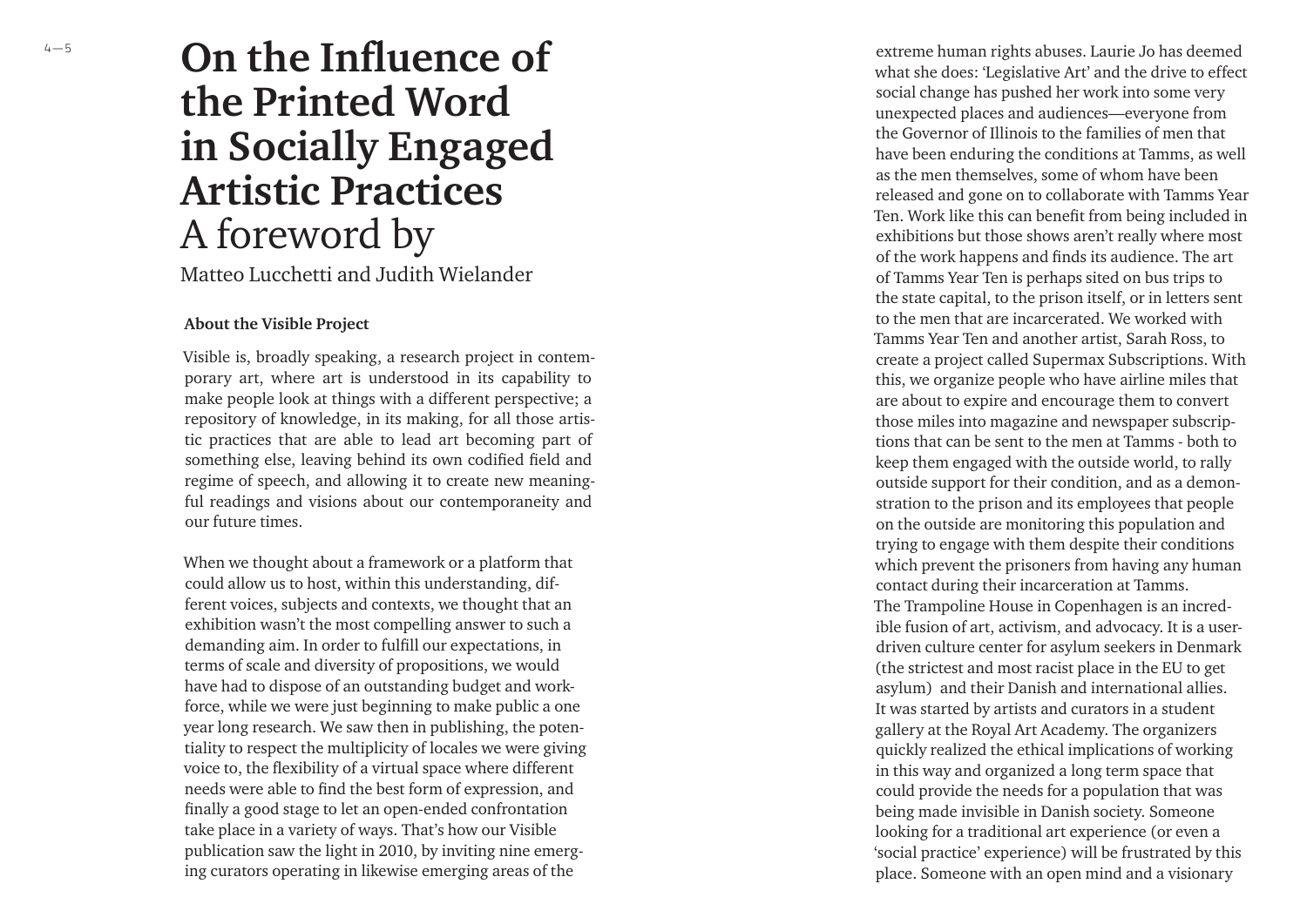You invented a temporary infrastructure to experiment with a new language and methodology around art and production of knowledge shared with different temporary communities. Considering the crisis of the exhibition format that Museums are going through, do you see many other artistic positions, that are, like Temporary Services, developing new formats for their practice?

It was important that the storefront was not immediately recognized as an art space. We did not want to have the typical gentrifying effect that these kinds of spaces trigger. For many in the neighborhood, its function was more ambiguous, or seemed to shift depending on what was happening inside, in the window, or on the sidewalk in front. It created a productive confusion that opened up many conversations with people that would never stop by if it were just an art space. We didn't actively discourage people from thinking it was an art space once they were there. Like all of our work, some people will need to see it as art and can't look at it in broader terms, while others will not need this framing mechanism at all. Social experience cannot be reduced to a single perspective or narrative. This is an understanding that is deeply lacking in art circles and in art criticism in a profound way.

There seems to be an ever growing number of artists and art groups that are putting their work in directions that are opening up new and powerful channels for artistic practice in the world. What is exciting about a lot of it is that it does not now need to be validated by its appearance in the art world at all (it has seemed in the past that many people would legitimize their work 'outside' by distilling it 'inside')—it has a power and momentum and ethical gravity that makes it incredibly compelling.

We are excited by the work that Laurie Jo Reynolds and her cohorts in the group Tamms Year Ten, who we sometimes assist and work with, have been doing around the drive to close down Tamms Correctional Facility in downstate Illinois over a long history of

world, to select five practices (run by individual artists or collectives) to create a reconnaissance of forty-one artistic positions involved in building or rebuilding the imagination of the present through interdisciplinary ideas about art and its role in the social sphere. Subsequently the project evolved into a production award that could research, support and offer a discursive and productive platform to innovative artistic projects that are able to become visible also in fields other than the artistic ones. Art works that are actively engaging within the social sphere, understanding art as a tool to make visible other fields and issues within the traditional art system and thus sharing an awareness about artistic production as an active element and agency in contemporary society, with critical and future oriented aspirations.

#### **The Workbook Series**

On the occasion of the exhibition *Cittadellarte – Sharing Transformation* we were invited to translate the Visible project into several propositions that could contribute to the show and to the several functions embedded in the cittadella conceived by Construct Lab as exhibition display. Therefore we involved our network of artists and curators in creating with us a library, made of those titles that influenced their understanding of their artistic practice in its interdisciplinary crossings, and a small cinema, with a screening program of video works illustrating the diversity of approaches represented in the visible platform.

Parallel to that, we have committed to the production of a further step in the sphere of publishing, by assembling a free, digital, flexible book series that could allow us to continue presenting the emerging researches, that we gather around the Visible network, by shedding new lights on them. The main idea we wanted to experiment with, was the one of having workbooks where the main exercise we 'assign' to the artists and curators on our board, is to try to present a dialogue with an expert coming from a another field of knowledge, may this be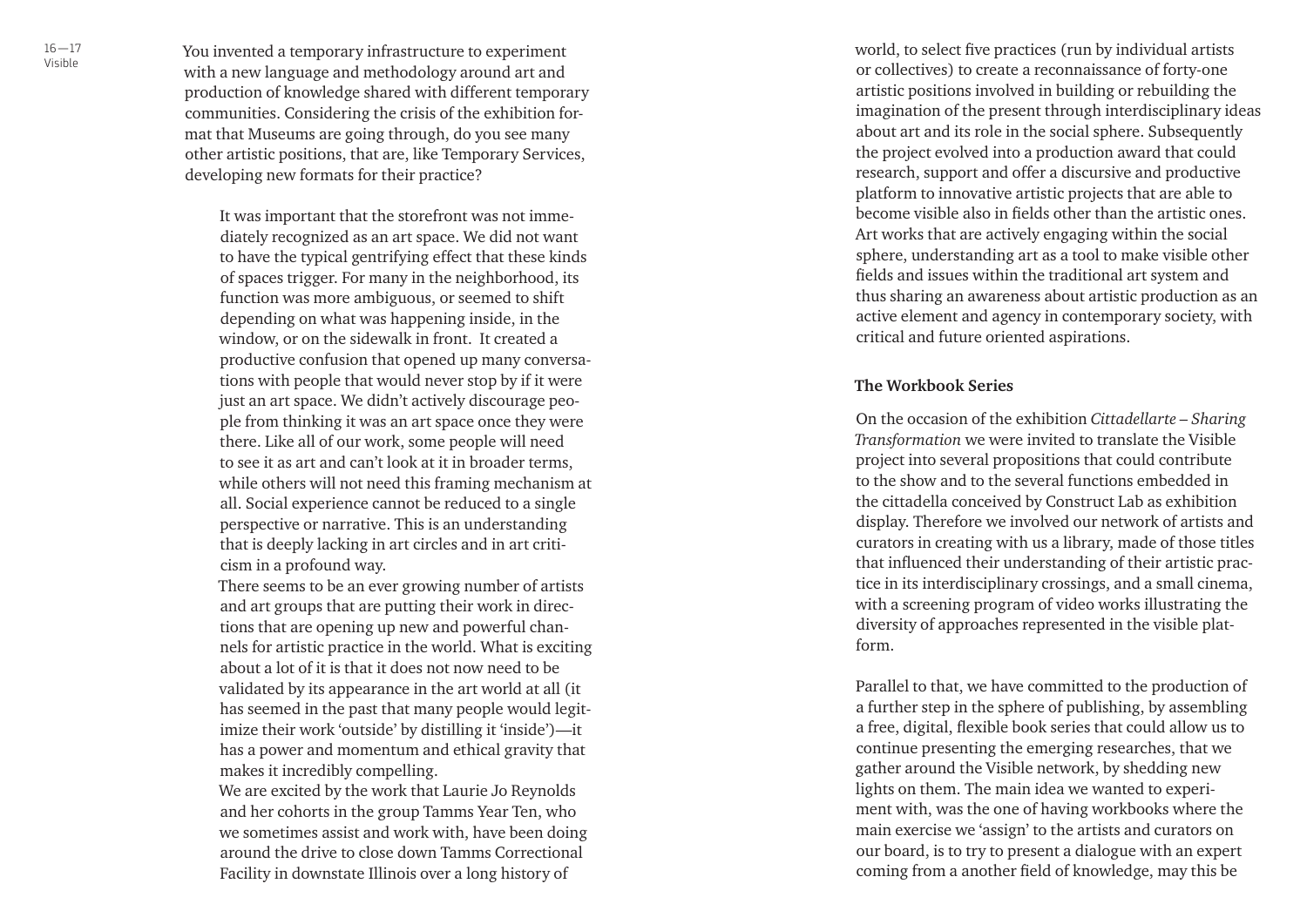$6 - 7$ Matteo Lucchetti, Judith Wielander

urbanism, economy, cooking or whatsoever other sector of human expertise. In doing so, we're trying to open up modest and unprecedented confrontation spaces where new bestowals of what art can affect and transform, within the social body, are achieved and written black on white on this free space that publishing can be.

Here the use of the printed matter gains the meaning of a working space, where two diverse outlooks on our contemporaneity and its issues, can find a common ground in which to attempt to mold a new imagery around specific areas of the social fabric. The discourse of art is therefore spinning around new spheres of influence, letting the printed word affect new audiences, possibly broader, when the contribution of art to other disciplines creates new intertwined understandings of the role of art.

To kick off the first titles of the series we have invited the collective Temporary Services (Brett Bloom, Salem Collo-Julin and Marc Fischer), to answer to an interview in which we go through their personal history; that they very much based around the idea that publishing can be one of the most accessible and democratic tools to spread empowering artistic projects and their outcomes. Starting in 1998 with the opening of an experimental exhibition space in Chicago, in a working class neighborhood, the collective has been operating on an international scale for a long time now, and maintaining publishing at the core of their activities to 'provide art as a service to others; a way to pay attention to the social context in which art is produced and received'.

Following this conversation with Temporary Services we present here two consistent excerpts from two of the first Visible workbooks. The first one is titled *Art as a Place* and sees the Indian art group Raqs Media Collective in dialogue with Kaushik Bhowmik, a historian that shares with them some thoughts about imagining art as a place. Thanks to the exhibition *sarai Reader 09*, curated by the collective, this conversation became public and involved almost 60 artists, and non artists, that submitted 1% controls access to art, money, fame, etc. and excludes the enormous 'dark matter' of the rest of us. We have not experienced nor created 'artificial hells.' Our work has been really satisfying to us and an ever growing number of supporters both those who care about art discourse and those who do not. We openly speak out about the abusive power structures we encounter in the art world, sometimes with our work, but mainly just when we speak publicly. We try to insist on ways of working that bring others, with less privilege but who are making really compelling work, into the opportunities we have enjoyed. Our efforts are to continue to push for art to ever expand its audiences, its creative potentials unhindered by market compliance and fealty, and to continue to remove boundaries that are concrete. There is a ton of work that is interesting and compelling made by people who do not have the social skills or narcissistic desire to be famous, that should be celebrated and their work exposed to larger audiences. We can use our access to bring their work to larger audiences. Human creativity is also present in all aspects of human activity. It is really interesting to us to see when work in other areas is way more compelling than that of artists. We have met a lot of really interesting people who would never come to an art event let alone wander into a high end gallery, but because we removed the social and visible barriers, they came. This has led to fruitful collaborations and conversations that have benefited us greatly and those who have seen our work.

#### *Services*

Brett Bloom, Salem Collo-Julin and you started an experimental exhibition space in 1998, in a working class neighborhood in Chicago. The name of your collective reflects the desire to provide art not as a sell-able object, but as a temporary service to others, as a 'chance to put a lot of fresh information out into the world'. You didn't want to be recognized as an art space, rather you preferred to blend in with the many shops and agencies on your street.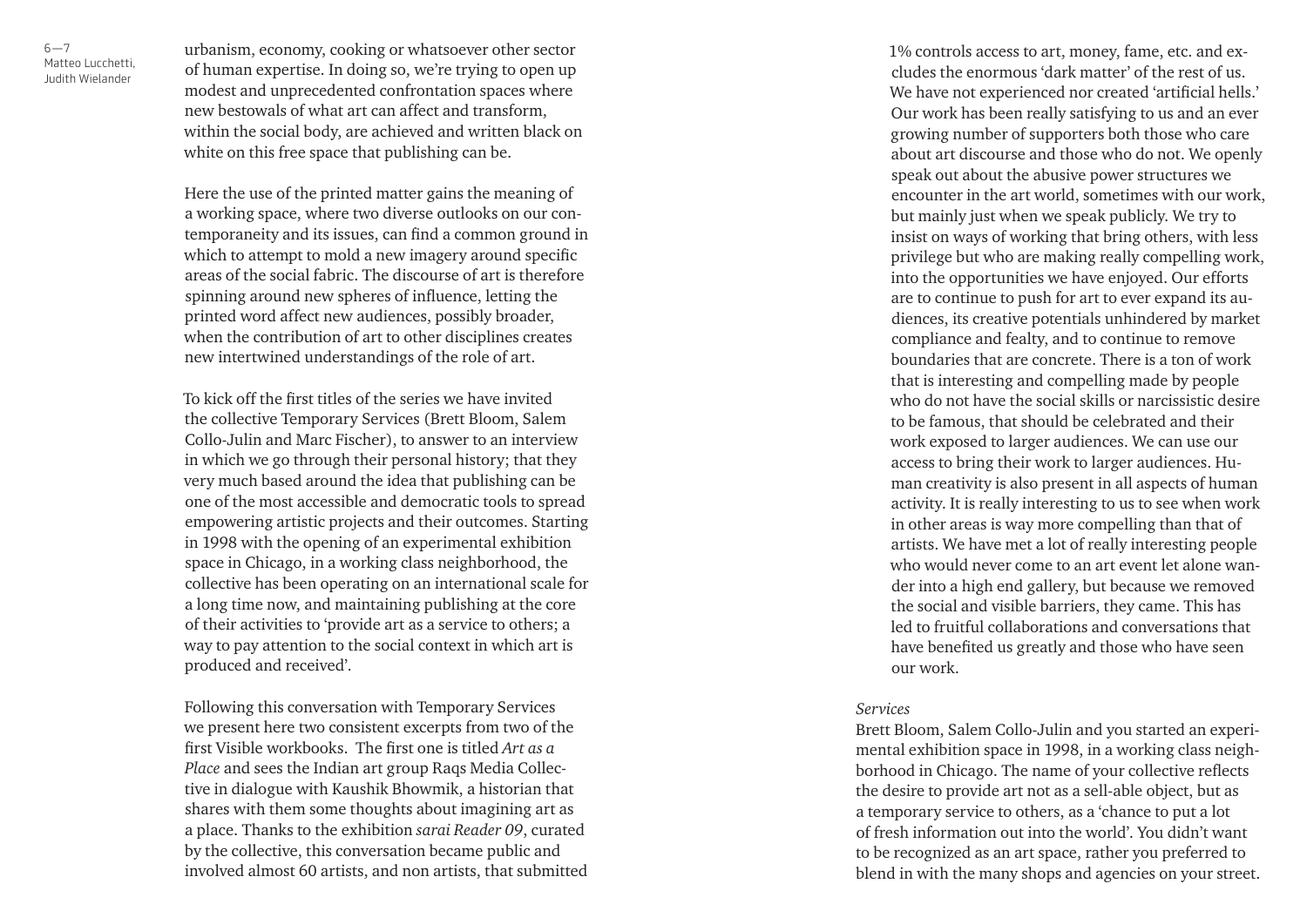These new methodologies are at times clumsy, and other times elegant, but they are seeking ways out of the very landed power structures she celebrates and has entrenched herself in. She routinely picks the worst examples of new forms of art and holds them up as proof that anyone concerned with similar things is equally wrong. Many let her get away with flattening the work of large numbers of artists by very dubious straw man arguments. There is also an asymmetry of power in the work she supports (those already consecrated by the market and the dominant discourse that have access, galleries, collectors, and the wealthy behind them, and endless robotic curators putting their output into exhibitions) and those struggling for other narratives. Clearly there is a massive shift in artistic practice away from what Bishop cares about. The more successful it is the more violent her rhetoric gets, as evidenced by this book's title. The one thing she either does not understand or cannot even see is that people often use rhetoric to distinguish their work from market-driven aesthetics. A big part of this is making community and cohering others around shared values and a sense of social belonging. This work and culture is still in the vast minority and it seems at times she blames it for that too.

We have always sought to create as open, clear, and inclusive initiatives as possible. How they function depends on the specific thing we are talking about. Our efforts have been empowering for us and for others and don't need the validation of someone like Bishop to provide meaning for us and a large number of people. Some things have worked and others have not. The ways in which aesthetic efforts are received is incredibly complex if you don't want to impose a centralized position, or way of experiencing things, which Bishop always does. Hers is a very modernist, authoritarian voice, much like Greenberg, that tries to centralize, essentialize, and control how we are to think about the things we see and feel. It tries to dismiss legitimate dissent and outrage at how the

a proposal through an open call. A proposal to think about what constitutes the artistic practice, to think to art as a place that becomes a different place every time. As Bhowmik reminds us 'the contradiction between unprecedented material creativity amongst populations and the regime of productivity that feeds off it are beginning to reach epic proportions'. Preoccupied on how to give new meanings to the place that art can inhabit and make meaningful to the other fields of life, the Raqs Media Collective share through this workbook the process of an exhibition full of encounters, events, talks, writing, situations, objects, materials, and all the conversations that filled the gaps in between these actions. The other excerpt comes instead from 'Reality can suck my dick, darling. The museo travesti del Perú and the histories we deserve'. An intense text by Miguel A. Lopez about Giuseppe Campuzano, 'the Peruvian philosopher and drag queen that created the ephemeral project called Museo Travesti del Perú (Transvestite Museum of Peru). This museum, founded in 2004, is an attempt at a queer counter-reading and a promiscuous intersectional thinking of history, which collects objects, images, texts and documents, press clippings, and appropriated artworks, to propose actions, stagings and publications that fracture the dominant models of production of bodies. The project, halfway between performance and historical research, proposes a critical reviewing of the so-called »history of Peru« from the strategic perspective of a fictional figure he calls the »androgynous indigenous / mixed-race transvestite«'.

With new plans to expand the reach of the platform with all its participants towards new segments of society, we believe the workbook series has all the potential to bring the discourse of art back to those debates and topics where it can play a big change in the growing awareness for social transformation through culture.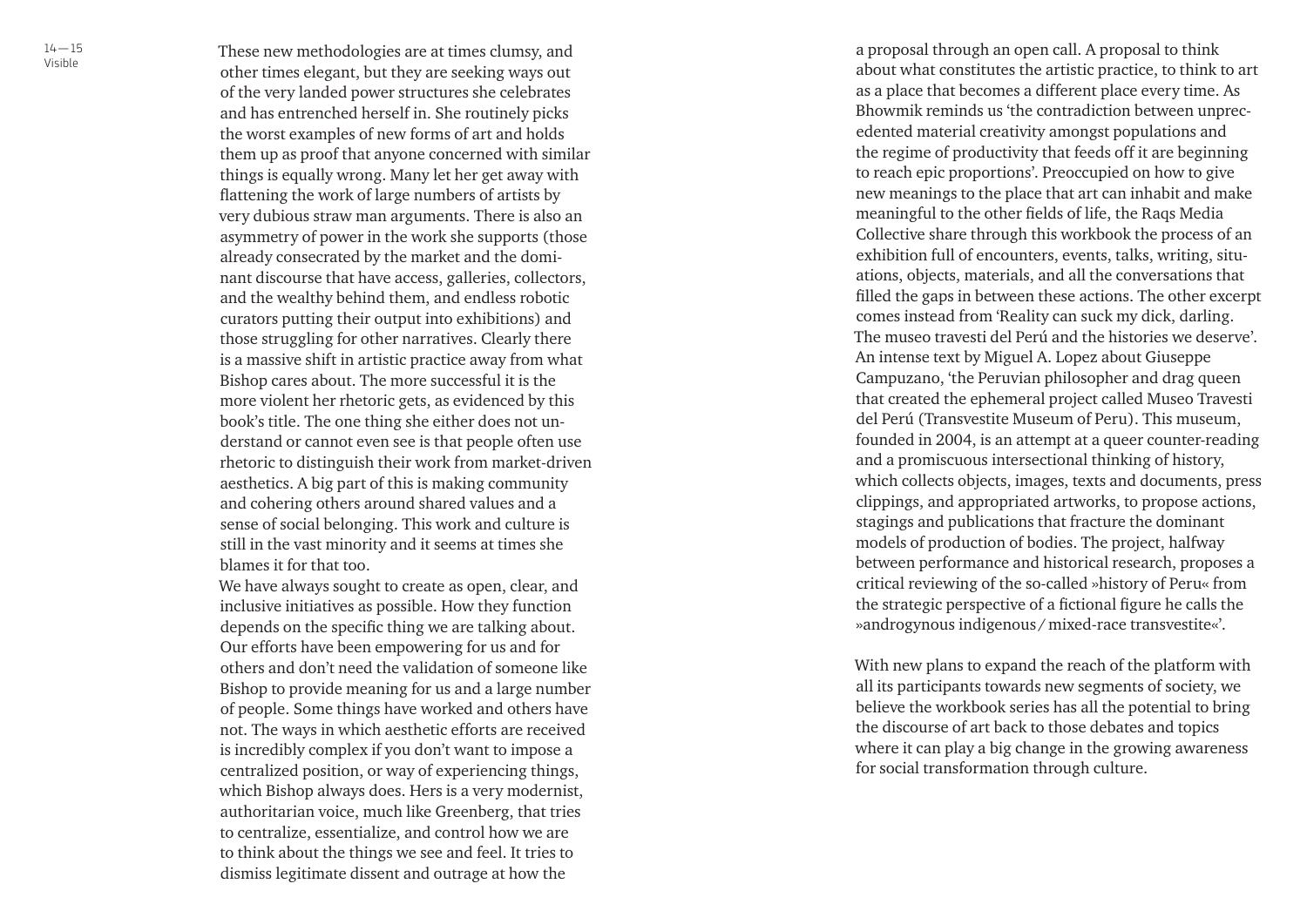# **'Free for All' Conditions May Apply** An interview with Temporary Services on publishing as an artistic practice

### Visible

#### *Library*

Hi Marc, thank you for accepting this invitation to have a conversation with us about Temporary Services' artistic practice and the topic of publishing in and beyond contemporary art and its discourse. We'd like to kick this off by asking you which three books, at least, could not be missing from your nightstand, when looking back to the texts that have inspired the 14 years of Temporary Services' activity.

Replies to the questions by **Brett Bloom** and **Marc Fischer** of Temporary Services:

*Endcommercial – Reading the City,* Florian Böhm et al, Hatje Cantz Verlag, 2002

*Contemporary Pictaresque,* Nils Norman, Book Works, London, 2002

*RE/Search* (several titles)—hard to choose which of these was most important to us. Some would include *Zines Volumes I* and *II, Pranks!* and *Pranks 2; Incredibly Strange Music Volumes I* and *II; The Industrial Culture Handbook,* and other titles. Most importantly it was the weird way in which they combined seemingly disparate things together and how they championed incredibly obscure things and practices at a

Publishing has been a way for our work to enter into public life in many countries and communities around the world. It has allowed us to bypass the commercial gallery and museum system and its gatekeepers who control access to what gets celebrated and talked about. We have found our publications are perfect vehicles for insisting on other narratives and subject matter that the dominant conversations neglect or show no interest in. The 'alternative' we were looking to make with our exhibition spaces in Chicago was in our publishing all along. It took us some time to realize how significant it could be.

#### *Audience as producer*

Whenever any participatory approach to artistic practice appears on sight, a series of dichotomies over the authorship of the artist and its related issues rise. 'Active versus passive viewer, egoistical versus collaborative artist, privileged versus needy community, aesthetic complexity versus simple expression, cold autonomy versus convivial community' sums up Claire Bishop in her recent book Artificial Hells. In the constant act of reconciliation of your position as artists into a 'res publica', how has your focus on sharing your artistic practice with other artists, activists, communities, spontaneous participants and so on, survived the many 'artificial' hells you went through?

We don't accept this idea of 'artificial hells.' We think it is based on spurious and deceptive reasoning and is an ideological project of someone deeply threatened by shifting trends. We don't have the need to validate the already powerful, already entrenched artistic ideologies, the hegemony of the market that seems to be the unconscious of Bishop's efforts. We put our work into many different places and relationships and don't privilege the art world Bishop champions and tries so bitterly to defend. We want to see the boundaries she cares about dissolve and on political, social, aesthetic, emotional and other levels. Bishop's accounts are always a caricature of the complexity of impulses in new ways of working.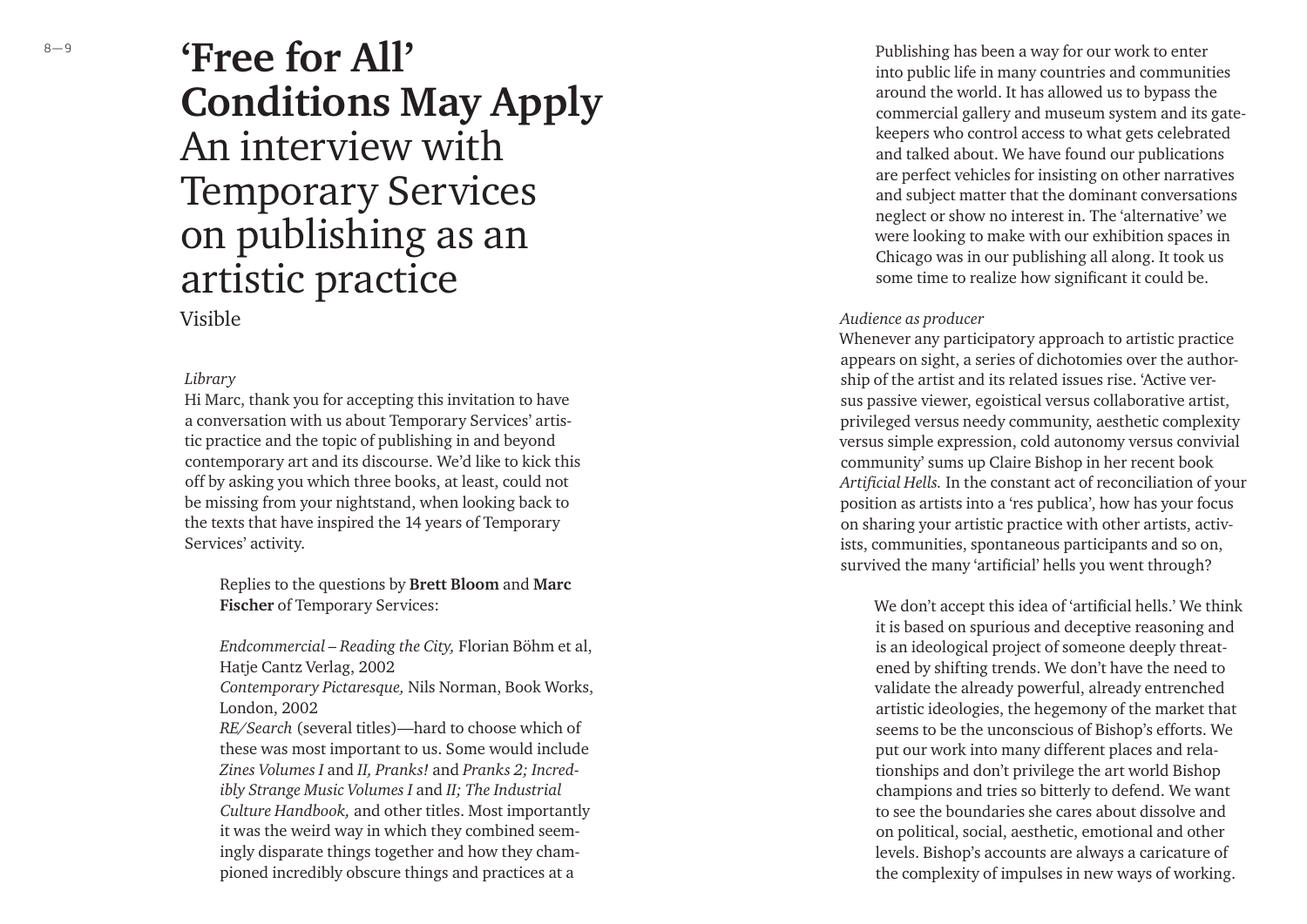going on and why. One member of the duo Yoke and Yohs, whose performance was particularly sparsely attended, really took everything in stride and valued the experience greatly. He remarked that if the concert was only something that someone in a neighboring apartment building heard for 30 minutes through the vent in their bathroom window and they could never place the source of their music, that was okay with him and perfectly valid.

Our own fairly conservative and orthodox notions of how one should experience live music were greatly challenged and upended by this project. The performances were not just conventional concerts, but markers of what could happen in public space, and an experiment in providing unexpected experiences in culturally neglected communities using live music. It was also a great collaboration because the bands were open to something different and took their performances so seriously despite the very strange civic placements that we put them in.

One of the great things about publications is that you don't have to show up for something to experience them in a vital way and many publications that we originally made for various exhibits and events have been seen after the fact by many thousands of people that never saw the projects they were originally published for. Our increasing awareness of the power of publications to connect with people as autonomous things, apart from functioning as exhibition guides, has led us to produce more booklets, newspapers and books that don't require an exhibition to justify their reason for being. At this point probably at least 100,000 copies of nearly 100 different publications have been printed and circulated by Temporary Services. Publishing has become our most constant creative form and we are continually surprised and pleased by the range of people that our books and booklets reach—though we are never content with distribution and are always looking for and open to new ways of using books to bring ideas to new audiences.

time well before Google searches and easy access to information—when counter cultures were still a thing you had to show up for rather than consume as information online. All of these books have great interviews and bibliographies—they are useful for suggesting other people and books to look out for.

#### *Field*

In relation to the *Library Art Project,* realised in 2001, where you donated 100 books made by artists that move through different disciplines to the Harold Washington Library, you say 'a library—a place that attempts to contain the world of knowledge under one roof—can clearly provide the most suitable home to such an eclectic array of materials. Most of these artists books have more in common with other books already in the library then they do with each other'. We find already in this moment of your practice a clear vision of how boundaries can be broken down or shifted between art practice and other fields of knowledge. Can you point out key works of yours where this dynamic has evolved, accelerated, or failed in this ongoing strive to make art 'visible as part of something else'?

A initiative of ours that predates the *Library Project*  was *Free For All* where we distributed over 10,000 free items. We described *Free For All* like this: 'Over 50 artists, individuals and organizations have been asked to contribute work to be distributed for free at this one-day-only event. Artists' work will be integrated with a wide range of material submerging the work in a broader context than it normally enjoys. Religious tracts, booklets, flyers, stickers, matchbooks, posters, audio tapes, and postcards are among the items given away. It is a continuing goal of Temporary Services to seek new ways of presenting work and increasing the audience for it. For this reason, we have chosen to present this project at a more open and public location.'

The people who came out for *Free For All* were primarily our peers, and an art audience with very